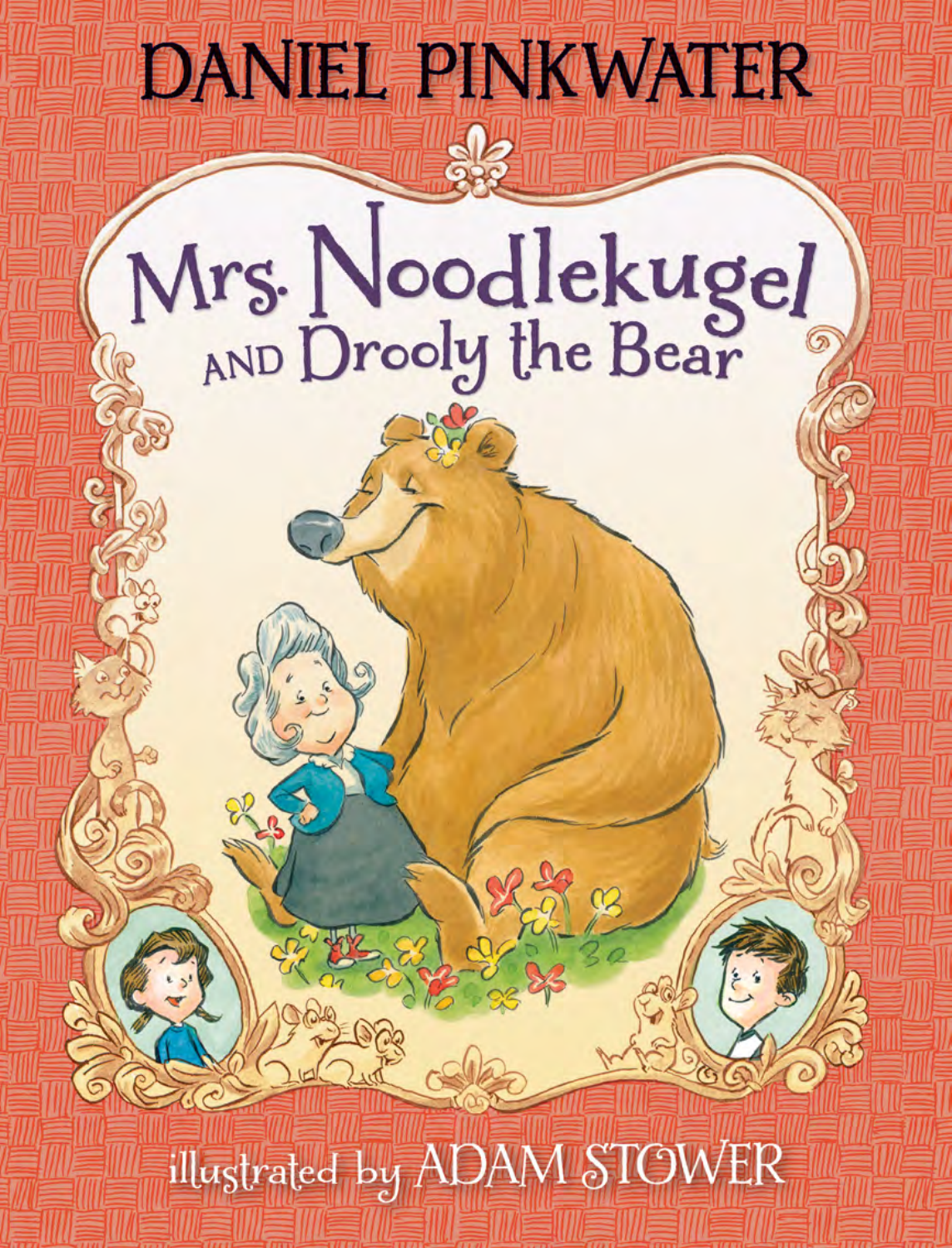## Mrs. Noodlekugel



## Daniel Pinkwater illustrated by Adam Stower

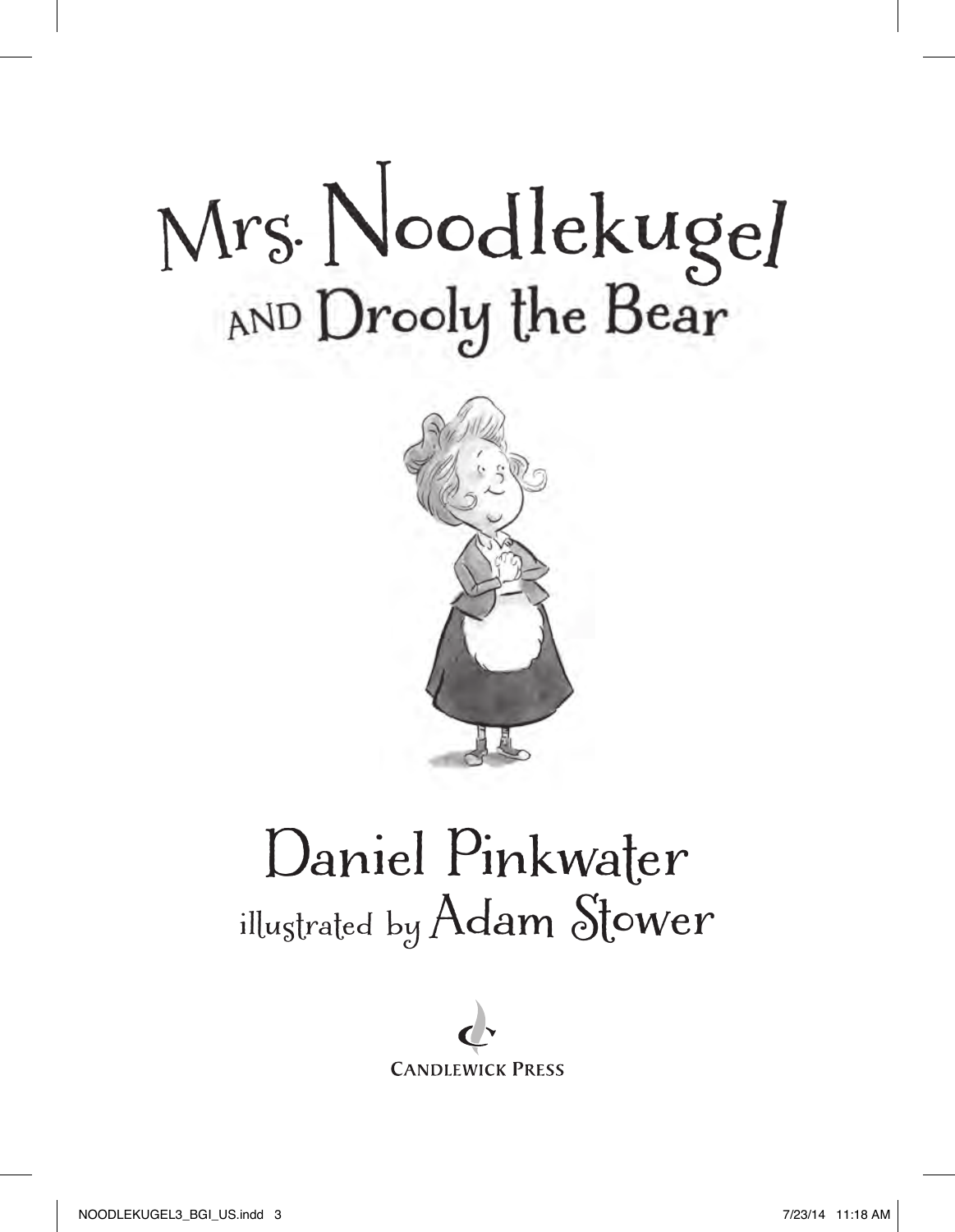This is a work of fiction. Names, characters, places, and incidents are either products of the author's imagination or, if real, are used fictitiously.

> Text copyright © 2015 by Daniel Pinkwater Illustrations copyright © 2015 by Adam Stower

All rights reserved. No part of this book may be reproduced, transmitted, or stored in an information retrieval system in any form or by any means, graphic, electronic, or mechanical, including photocopying, taping, and recording, without prior written permission from the publisher.

First edition 2015

Library of Congress Catalog Card Number pending ISBN 978-0-7636-6645-3

14 15 16 17 18 19 TK 10 9 8 7 6 5 4 3 2 1

Printed in TK, TK, U.S.A.

This book was typeset in Esprit. The illustrations were done in ink.

Candlewick Press 99 Dover Street Somerville, Massachusetts 02144

visit us at www.candlewick.com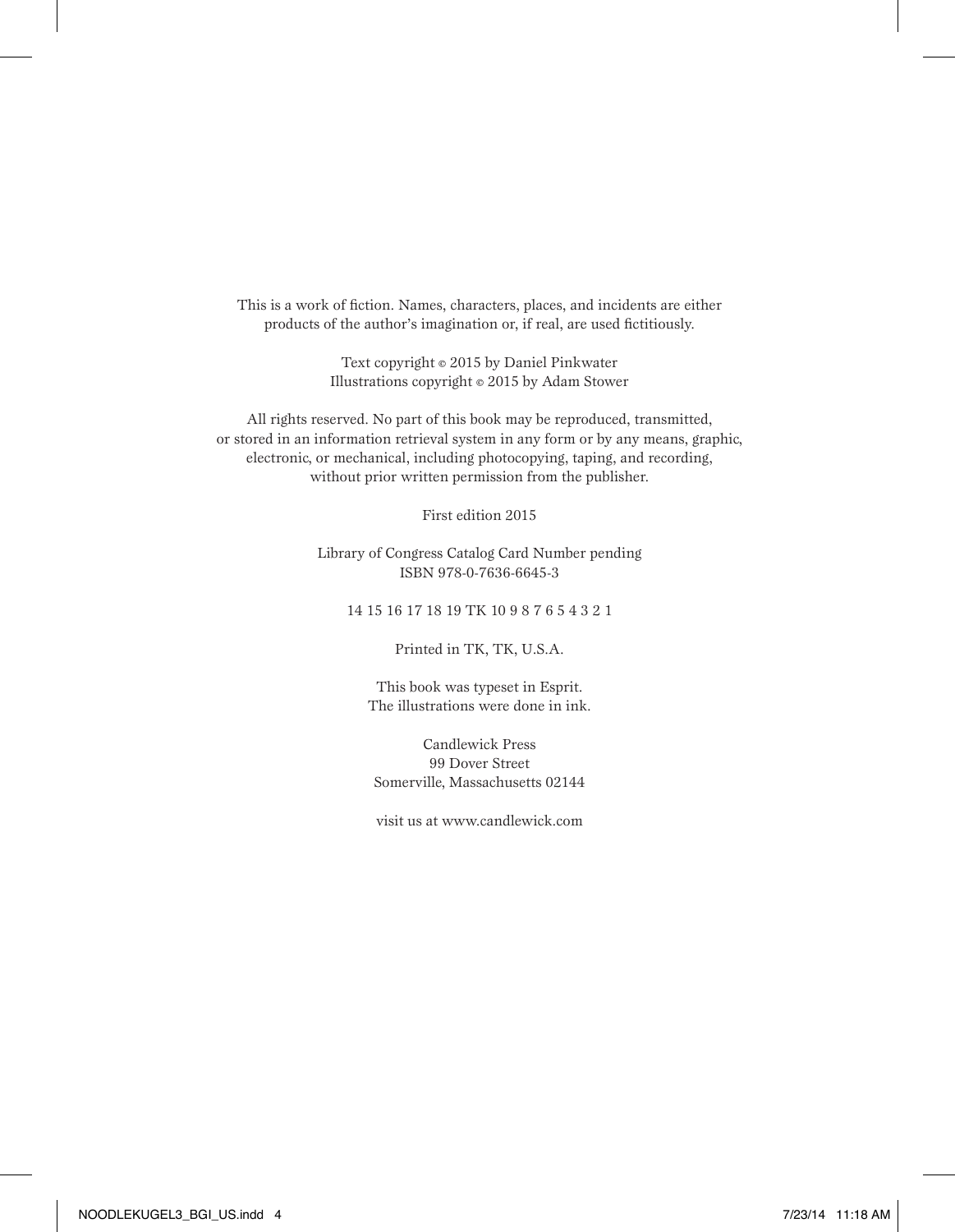Jill,, who else? D. P. For Jude and Anna A. S.

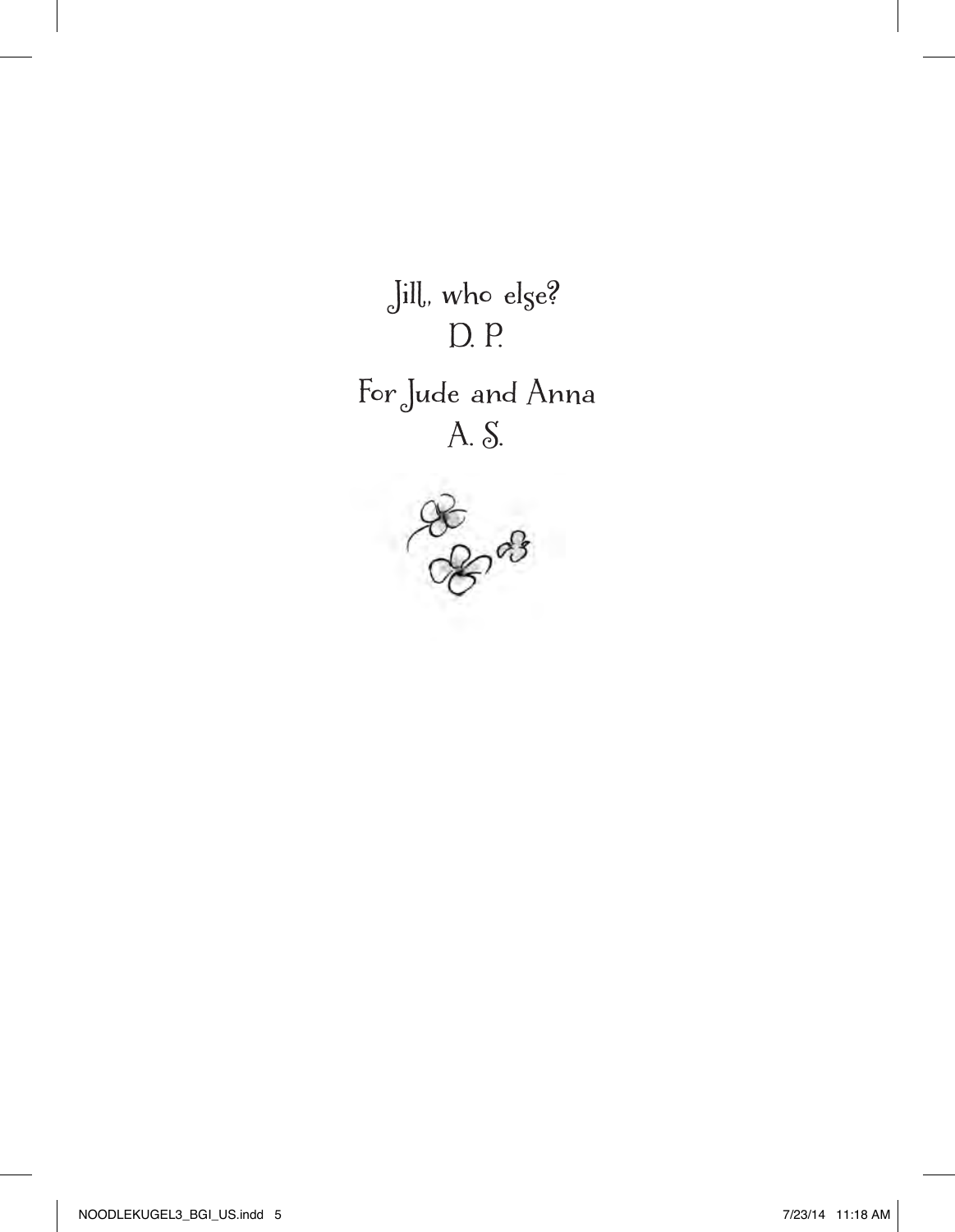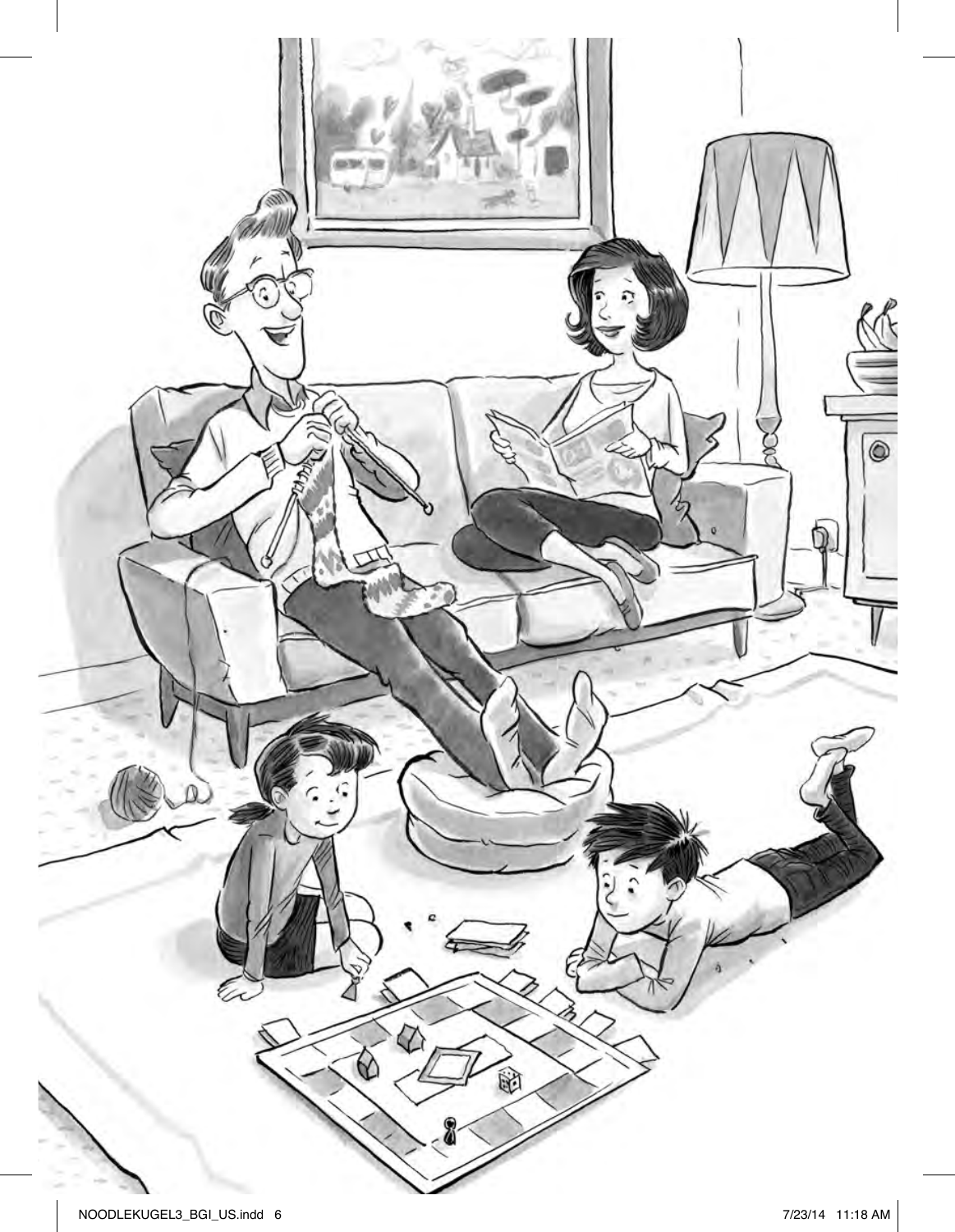

We have to go away," Nick and Maxine's mother said. "We are going to the speed-knitting world championship in Cleveland, Ohio. Your father is going to compete."

"This is exciting," Nick and Maxine said. "Our father has a chance to be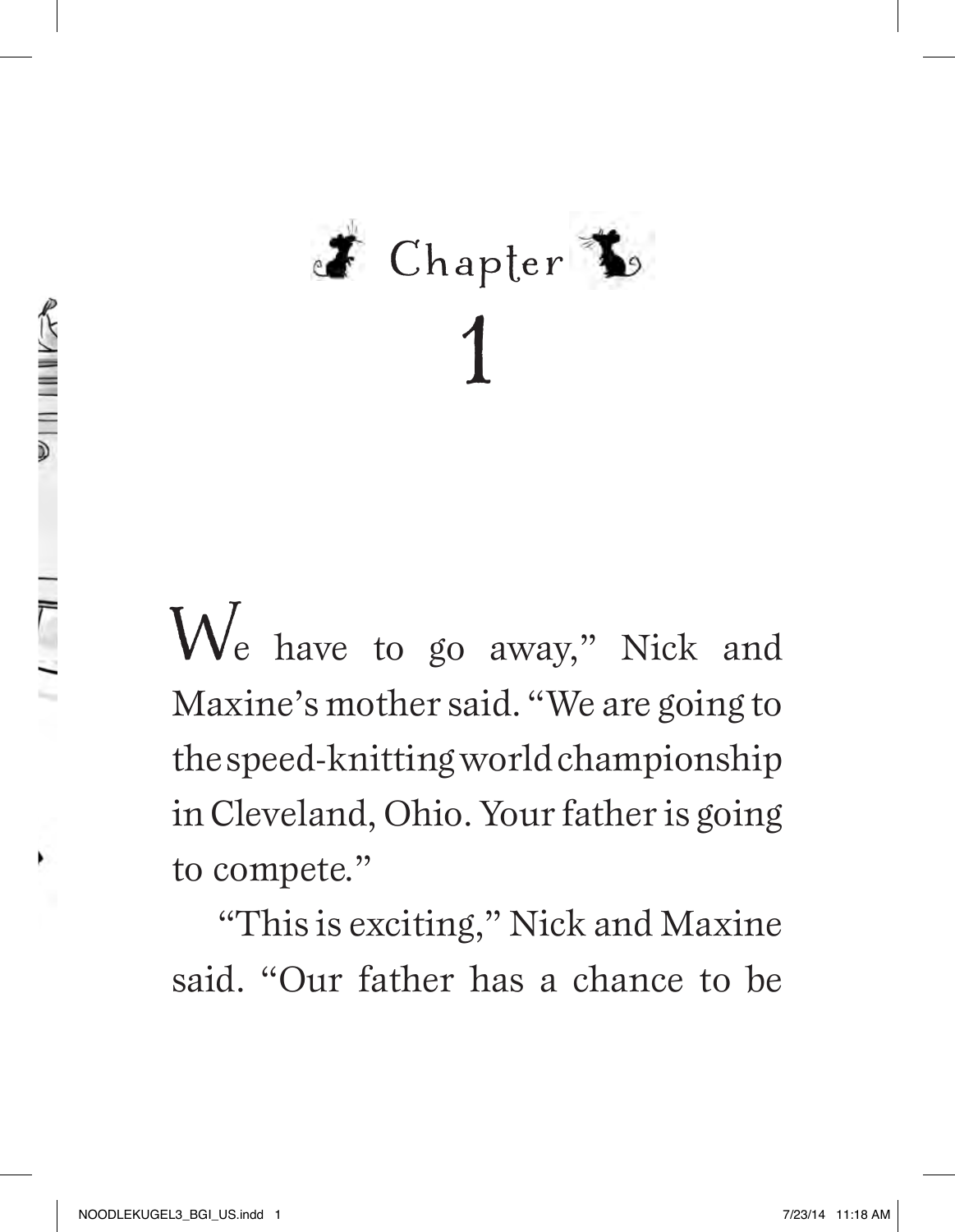the speed-knitting champion of the world!"

"It is an honor just to be a finalist," their father said. "And here is a pair of socks for each of you. It took twentyfour minutes to do both pairs."

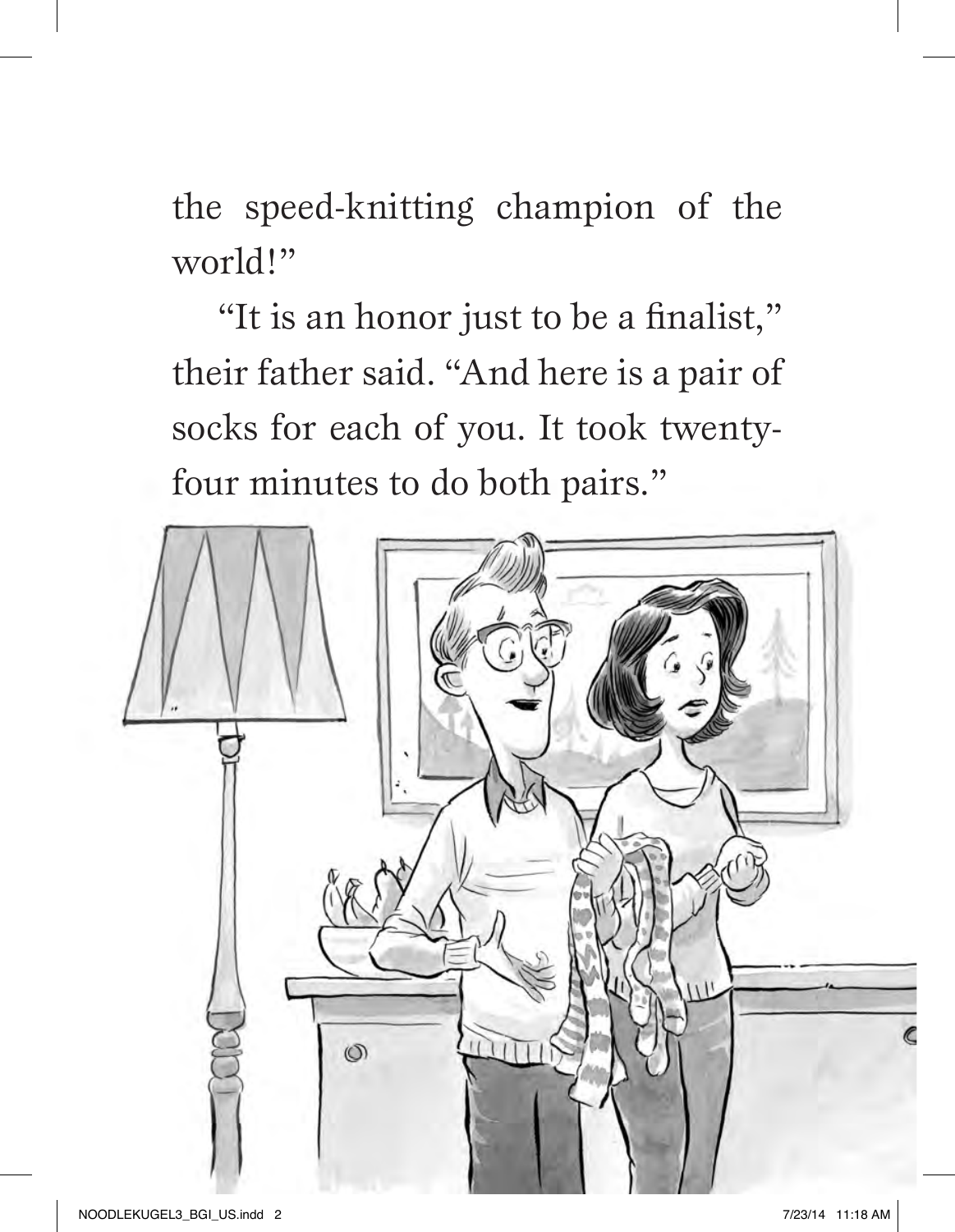"They are beautiful socks," Nick and Maxine said. "Will we stay in a big hotel in Cleveland, Ohio?"

"Well, here is the thing," their mother said.

"Tell us the thing," Nick and Maxine said.



 $\circ$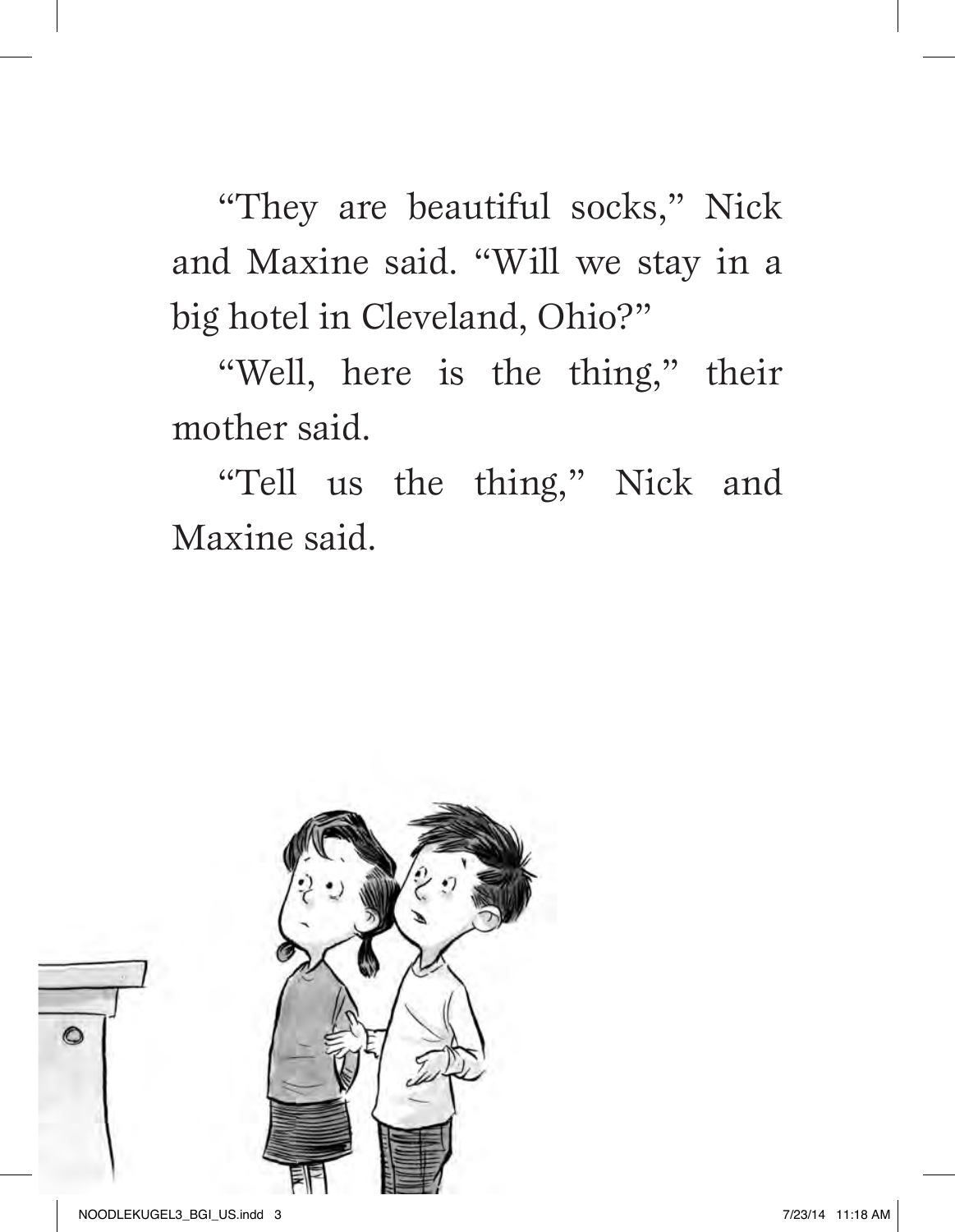"The thing is, you are not coming with us."

"We are not?"

"No. Your father will be busy competing, and I have to be there to encourage him. There will be no one to look after you. We thought you could stay with Mrs. Noodlekugel. Would that be all right?"

Nick and Maxine looked at each other. They smiled. Mrs. Noodlekugel was their babysitter. She lived in a little house behind the big apartment building. Mrs. Noodlekugel was interesting. She had a cat named Mr.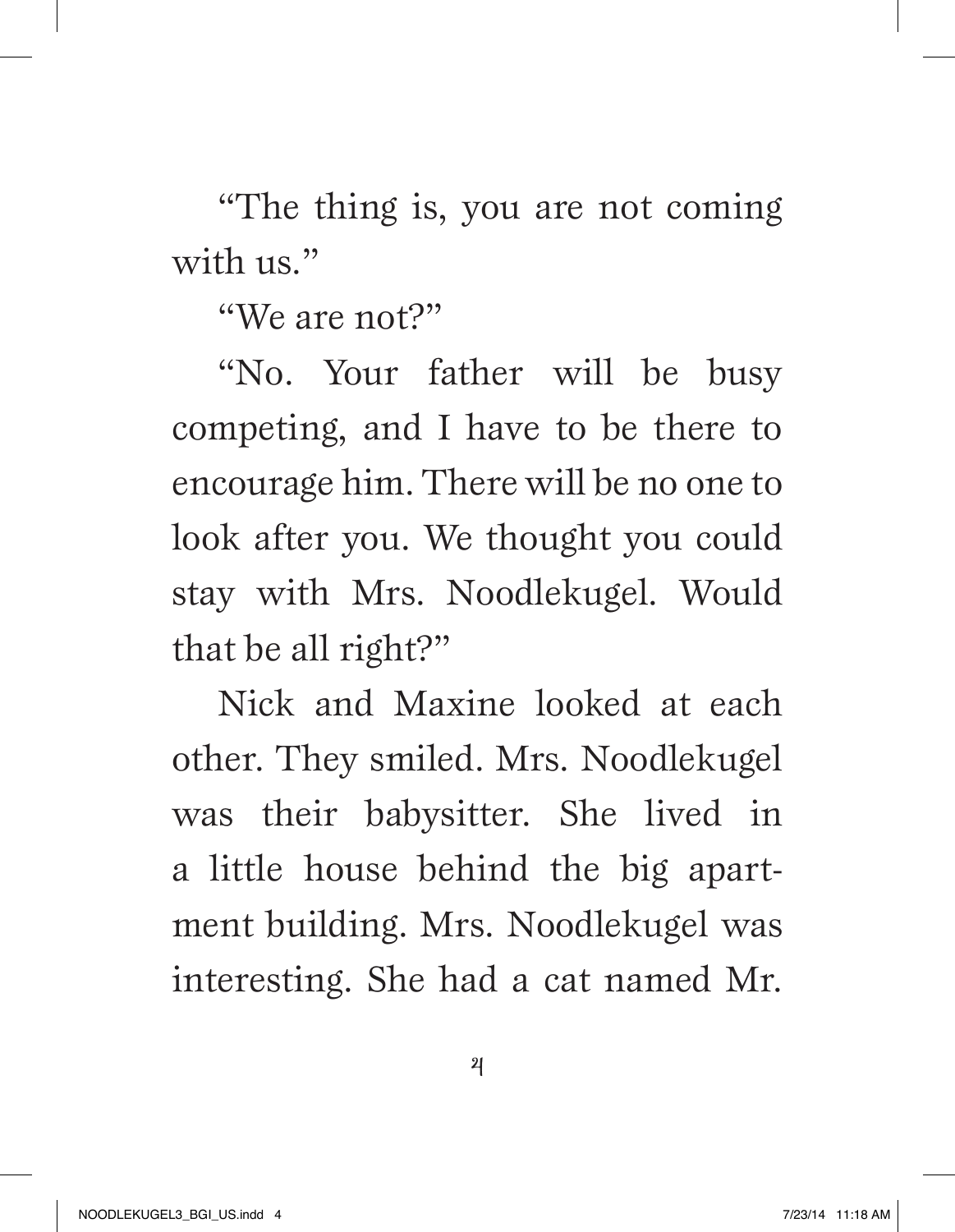Fuzzface. She had taught him to talk, and he had taught himself to play the piano. Also, Oldface, Mr. Fuzzface's father, lived with Mrs. Noodlekugel. He could talk, too, and there were four mice who wore glasses.

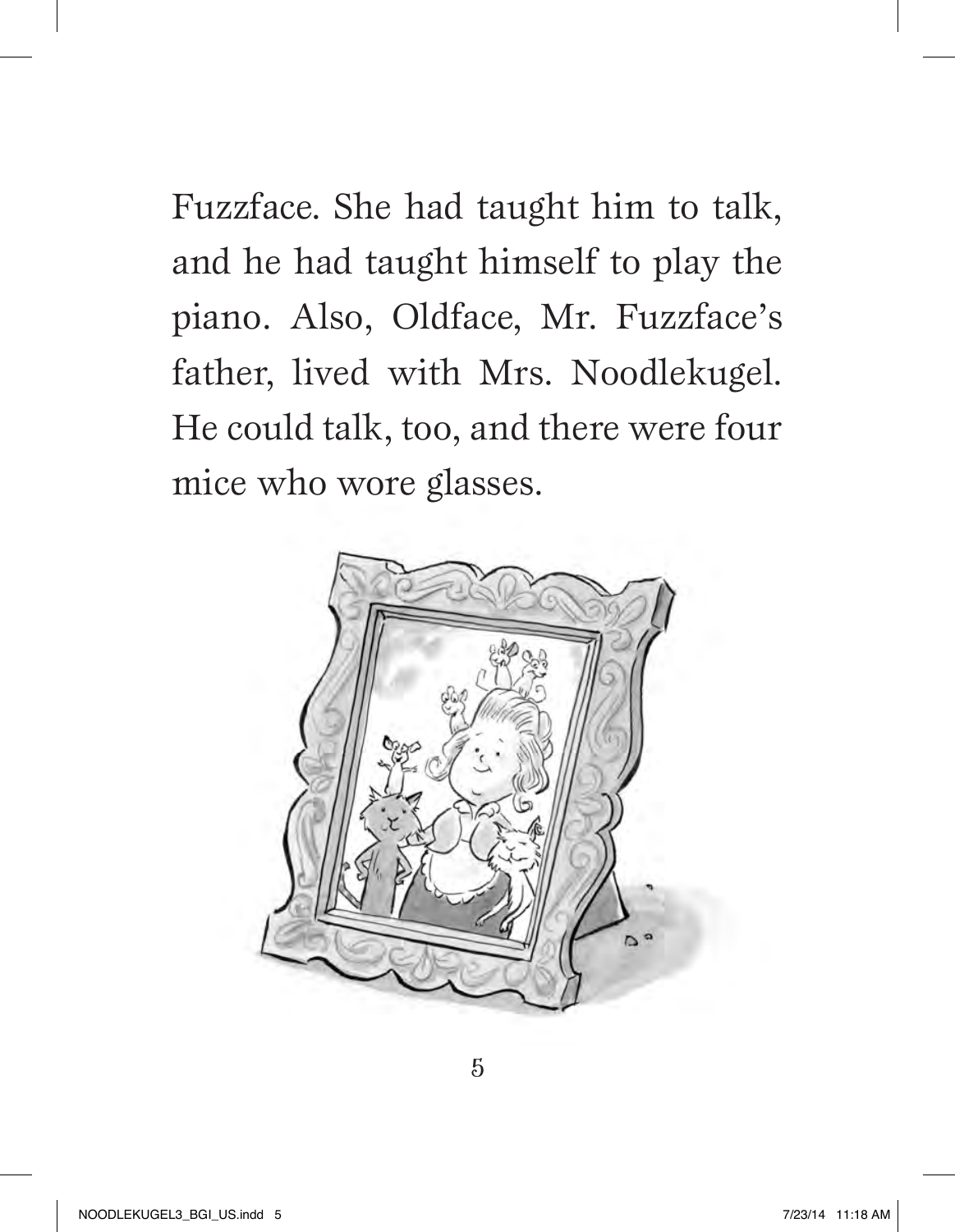"Yes, we could stay with Mrs. Noodlekugel," Maxine said.

"Staying with Mrs. Noodlekugel would be all right," Nick said.

Nick and Maxine looked at each other and smiled again.

"We will only be gone four days," their mother said.

"It will be fine," Nick and Maxine said.



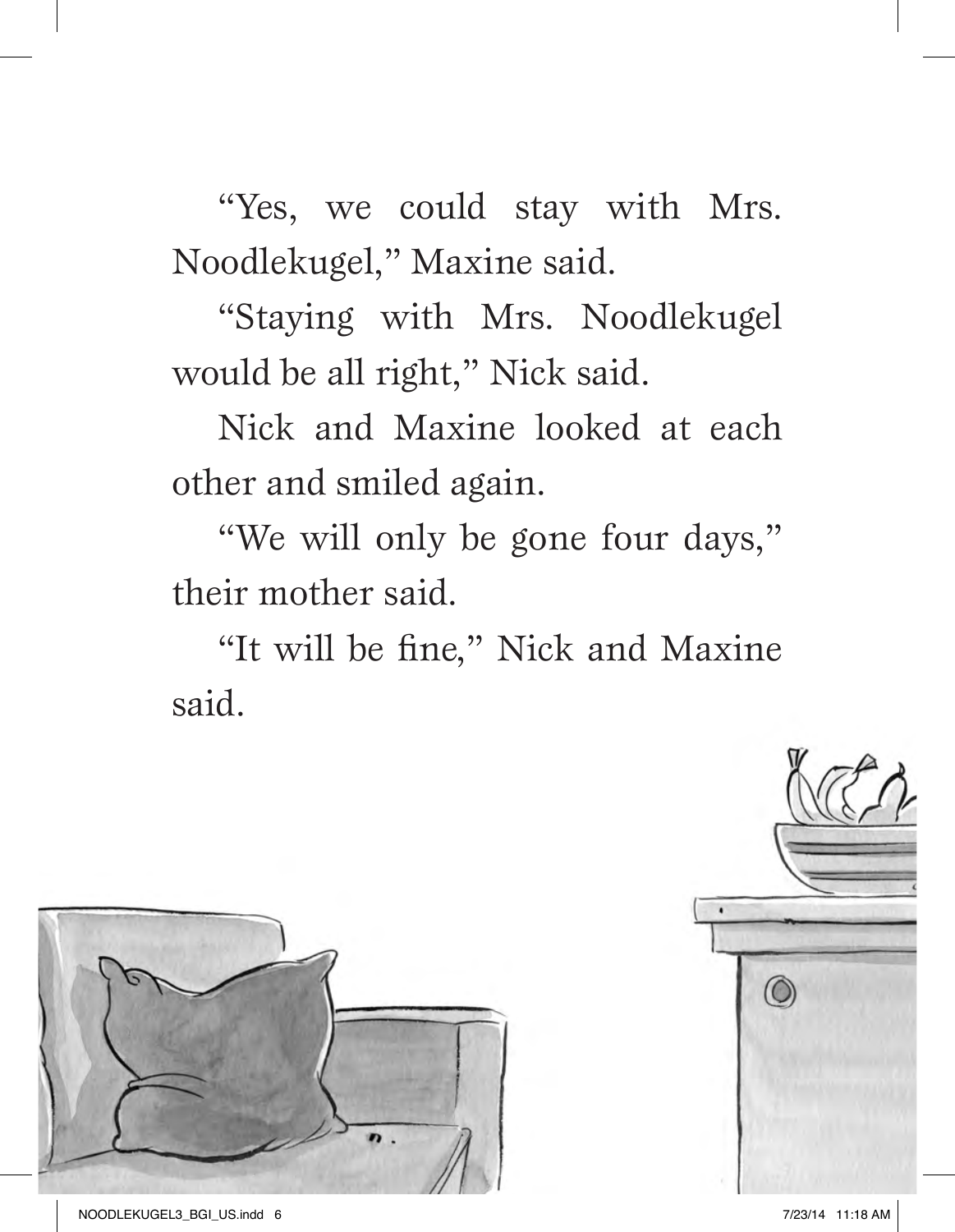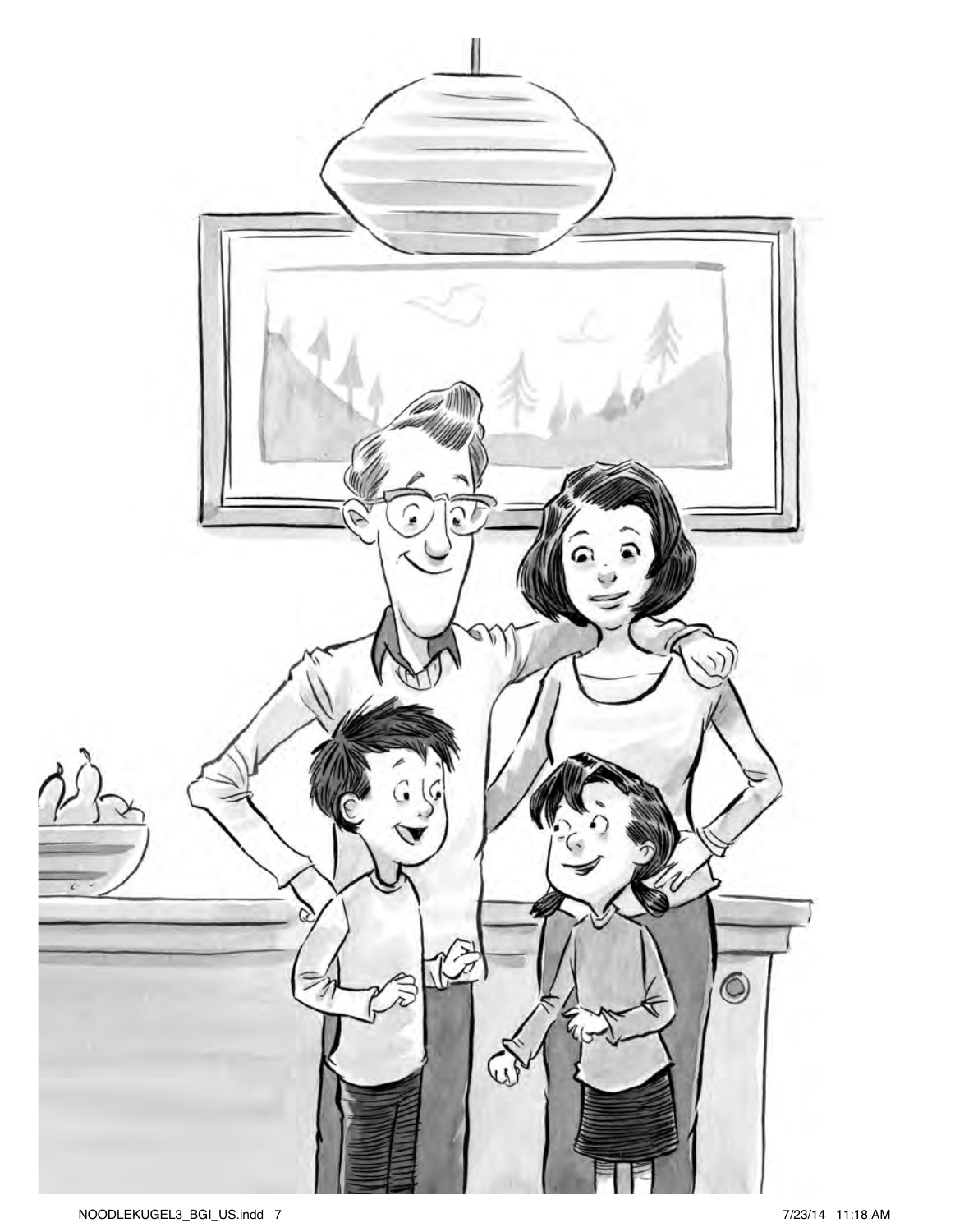Nick and Maxine had been sent to stay with Mrs. Noodlekugel before for just a few hours, when their parents went shopping or went to the wrestling matches. Sometimes they had stayed with Mrs. Noodlekugel for a whole day, but they had never slept over, and they had never stayed for four whole days.